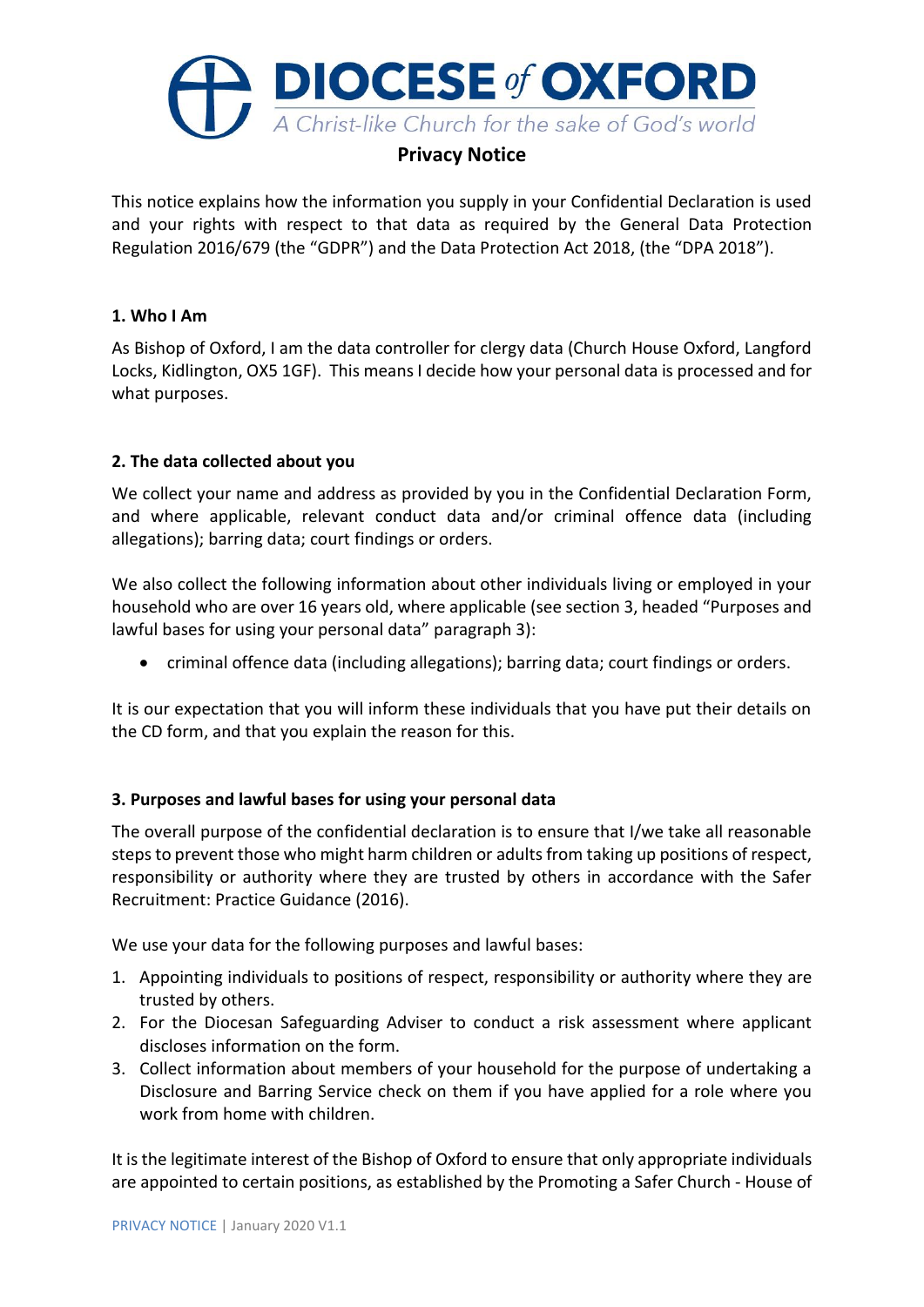Bishops Policy Statement (2017). We also need to be assured that no member of your household poses any risk.

It is also necessary for reasons of substantial public interest in order to prevent or detect unlawful act and protect members of the public from harm, including dishonesty, malpractice and other seriously improper conduct or for the purposes of safeguarding children and adults at risk. (Safer Recruitment Practice Guidance (2016)).

#### **Legitimate Interest Assessment**

| I have a specific purpose with<br>a defined benefit                                                                                       | The processing is an essential part of safer recruitment, to<br>ensure that individuals appointed to positions of respect,<br>responsibility or authority where they are trusted by<br>others are properly vetted and pose no risk to children,<br>vulnerable adults or the wider public. |
|-------------------------------------------------------------------------------------------------------------------------------------------|-------------------------------------------------------------------------------------------------------------------------------------------------------------------------------------------------------------------------------------------------------------------------------------------|
| The processing is necessary to<br>achieve the defined benefit.                                                                            | Without processing this data, there would be no assurance<br>that suitable individuals are being appointed.                                                                                                                                                                               |
| purpose is balanced<br>The<br>against<br>does<br>and<br>not<br>override, the interests, rights<br>and freedoms<br>data<br>οf<br>subjects. | The risk of significant harm to others if inappropriate<br>appointments are made outweighs the low risk to<br>individuals of disclosing the data to us.                                                                                                                                   |

For a copy of the full Legitimate Interest Assessment, please contact us on the details included in section 7 headed "Complaints".

# **4. Sharing your data**

Your personal data will be treated as strictly confidential and will only be shared with those involved in the recruitment/appointment process and, where appropriate, the Diocesan Safeguarding Adviser. It may be shared outside the Church for the prevention or detection of an unlawful act; to protect members of the public from harm or safeguarding purposes, or as required by law, under Schedule 1, Part 1, Part 2 or Part 3 (as appropriate) of the Data Protection Act 2018, with the following:

- Police
- Children's or Adults Social services in Local Authorities
- Statutory or regulatory agencies, (e.g. the DBS)

# **5. Data Retention**

I keep your personal data, if your application is successful, for no longer than reasonably necessary for the periods and purposes as set out in the retention table below at the following link:

[https://www.churchofengland.org/sites/default/files/2017-10/Safeguarding%20Records-](https://www.churchofengland.org/sites/default/files/2017-10/Safeguarding%20Records-%20Retention%20Tool%20kit%20-Dec%2015.pdf) [%20Retention%20Tool%20kit%20-Dec%2015.pdf](https://www.churchofengland.org/sites/default/files/2017-10/Safeguarding%20Records-%20Retention%20Tool%20kit%20-Dec%2015.pdf)